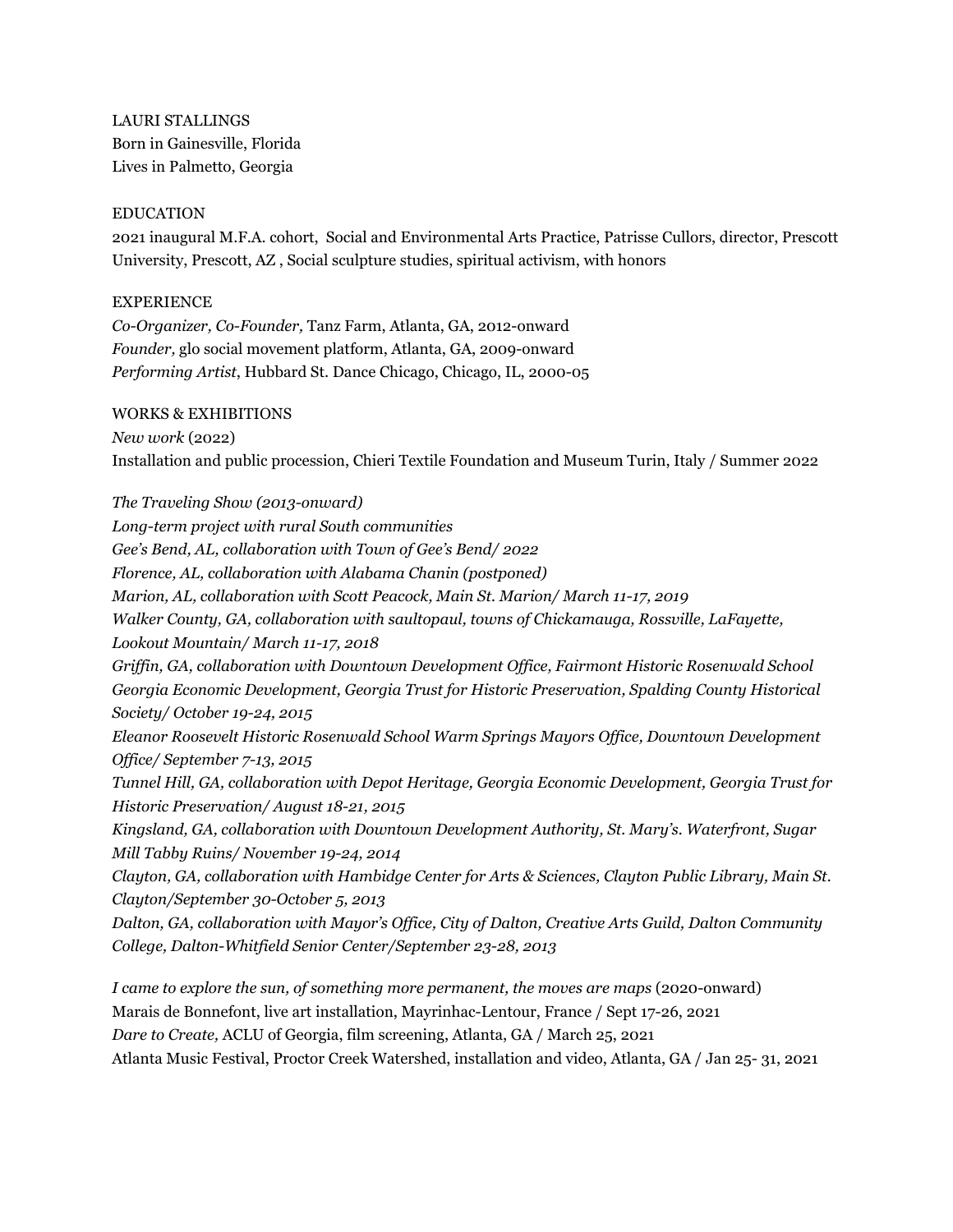*lost loose and loved* (2020-onward) 2.5 acre micro-prairie and live art activation, A Dewberry Foundation commission 17th + Peachtree St. Midtown Atlanta/ May 28-2020/2022

*Supple Means of Connection* (2019) Solo exhibition, collaboration with glo, local women artists, and children, organized by Rand Suffolk High Museum of Art, Atlanta, GA / July 25-Sept. 8, 2019

*rather than some things appearing to rise up soft to your chest and a whole lotta mercy* (2018) Art in the ATL exhibition, installation and film, curated by Hope Cohn Terminal T, Hartsfield-Jackson International Airport, Atlanta, GA / February 13, 2019- January 7, 2020 *Hudgens Prize* solo exhibition Hudgens Center, Duluth, GA / August 11 -October 13, 2018

*Land Trees and Women* (2018) Flux Projects commission, live sculpture and civic actions Historic Grant Park, Atlanta, GA / Sept. 24-30, 2018

*Hourglass: choreography MAPPING* (2017) collaboration with Daniel Arsham, live art installation, glo people, community High Museum of Art, Atlanta, GA / March 5- May 15, 2017

*Red Hill River (of brotherhood)* (2016) Movement choirs and public processions Center for Civil and Human Rights, / five hidden sites along the Chattahoochee River/ Atlanta, GA/June 15- July 24, 2016

a*nd all directions I come to you* (2015) A Creative Time commission, *Drifting in Daylight* exhibition, curated by Cara Starke and Nato Thompson Central Park, NYC/ May 11-June 20, 2015

#### BIBLIOGRAPHY

Editorial Staff, "100 Most Influential Georgians 2022," Georgia Trend {online}, January 2022 Cooper, David, McKowen, Scott, David Cooper: BODY OF WORK, *Firefly Books*, Toronto, 2021 Glo brings Tanz Farm to West End's Gallery 992, ArtsATL, October 2021 {online} *@googleartsculture* Atlanta homepage, June 12, 2021 {online} Evans, Summer, "Atlanta Music Festival focuses on the environment, social justice through the arts," *WABE Public Radio*, January 25, 2021 Editorial Staff, "Year in Review 2020: Best of Arts & Culture," *Atlanta Magazine*, December. 4, 2020. {online} Smith, TK, Burnaway, "Social Movement: glo at the High Museum of Art," *Burnaway*, August 15, 2019. {online}